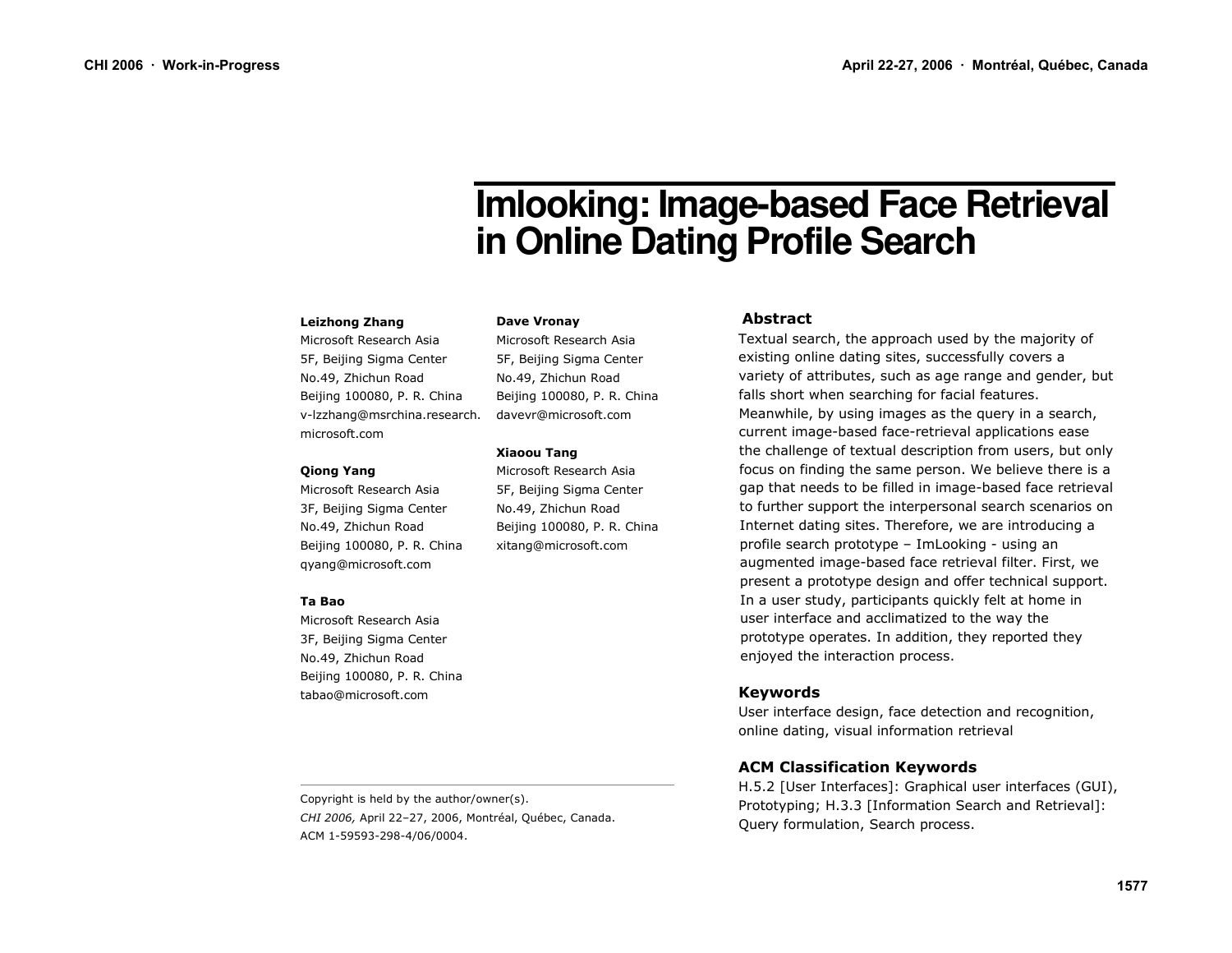#### **Introduction**

Profile search plays a dominant role in most online dating sites. Most searches on current sites are based on constrained and free-response textual descriptions (See MSN Dating [7], for example). While textual search appears to work well for specific age ranges, gender, and other traits, it seems to be difficult when used to describe specific physical appearances [3], including facial features. This is vital because such features are generally considered the most important and visible identity among human beings [3, 13]. Additionally, many users may misrepresent themselves in text, providing descriptions of themselves as having big or small eyes, thick or thin lips. Further complicating this scenario is that this behavior can vary across individuals and cultures.

Many research and commercial applications [1, 3, 8] already exist to retrieve faces based on image queries. Such systems analyze visual features such as color, texture, and shape, in the effort to retrieve faces of the same individual from different images. The image query releases the difficulty of textual description, and removes the misrepresentation of facial features.

There is a gap that is available to integrate imageretrieval techniques into profile searching at online dating sites. However, we cannot directly copy imagebased face retrieval to online dating profile search. Focusing on searching for the same person, the way of current face retrieval techniques does not match with the interpersonal search scenarios at online dating sites. In this paper, we aim to access greater potential and valuable results using similar faces from different individuals. Furthermore, the interpersonal search requires more complicated analysis, such as how to evaluate similarities between two persons' faces and how to understand what people perceive and evaluate when viewing similar faces.

We therefore propose an online dating profile-searching prototype - ImLooking. By providing an augmented filter with image-based face retrieval, the system allows users to search profiles not only with basic textual means, but with using visual elements from facial features in photos.

## **Contributions**

In this paper, we propose two significant modifications:



Figure 1 Framework of the augmented filter with face retrieval in Imlooking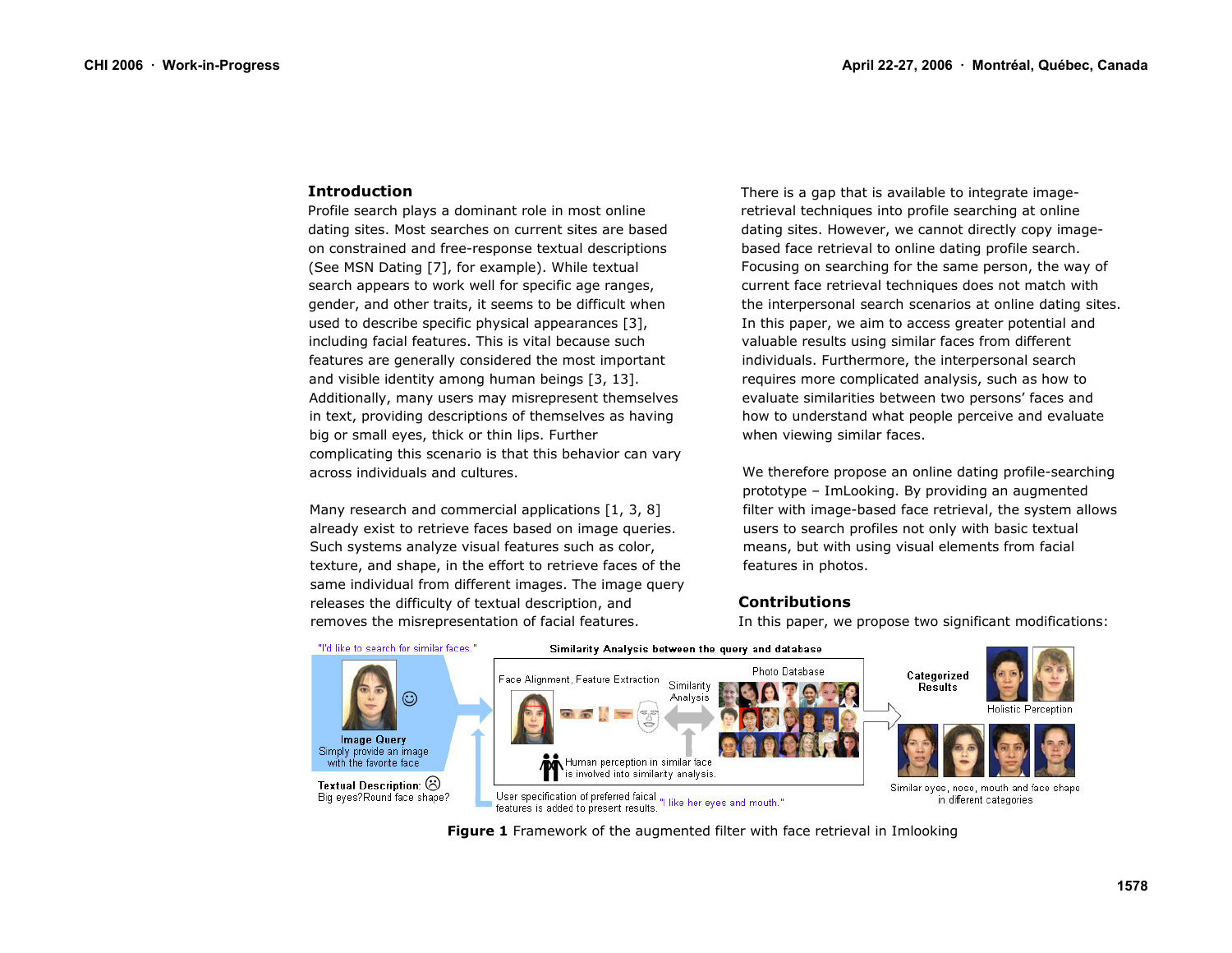Augmented filter with image-based retrieval: This system allows the user to upload a favorite face in a photo as the query, and present preferred facial feature(s). The system can analyze the visual features in the query with the preference weight and return categorized results (Figure 1).

Interpersonal similar face retrieval: The system learns how people perceive similar faces from a user similarity label study and involves the evaluation of human perception into the similarity analysis process.

#### **Prototype Design**

An online dating profile search prototype - ImLooking is designed to search profiles by using an image-based augmented filter.

#### User interface design

Basic description query: It is easier for textual keyword search techniques to accurately recognize age, gender, and ethnicity in profiles [4]. Thus, these three important queries (age, gender, and ethnicity) remain as the basic text description (Figure 2).

Augmented filter with image-based query: The system provides a link for the user to upload a photo containing preferred faces from a personal collection. The face must be a near-frontal view. Our system can automatically crop the face area and display the cropped image in the left part of the query. (Figure 2)

Preference weight: According to psychological studies, people perceive human faces based on holistic and feature-based perceptions [9, 13]. Holistic perception treats the human face as a whole while eyes, nose, mouth, and face shape are viewed separately in

feature-based perception. For people who have clear preferences for some certain facial features, the system provides a specified preference weight for facial feature in image query (From 1 to 7, in which 1 represents the least desirable feature while 7 indicates the favorite feature. Default scale is 4). Our system can offer results with multiple perception modes (holistic perception and feature-based perception) to users.

Categorized search result: The system combines the constrained textual input in basic description query and the query photo along with preference weight in augmented filter with image-based query. Then, the system provides categorical results.

The results are clustered in categories using holistic, face shape, eyes, nose, and mouth perception (Figure 2). The category of similar faces in holistic perception is always at the top if the system finds matched results. The ranking of feature-based results (eves, nose, mouth, and face shape) will be in rank order based on preference weight. The photo in each result is also auto-framed to highlight the face.

#### Comprehensive Technique Support

The system works in three steps: feature extraction, similarity analysis, and search. Since humans perceive the face in both holistic and feature- based perceptions and uses different evidence for different modes, we extract different features and conduct similarity analyses for each perception mode.

Feature extraction: In the holistic perception, we first use a three-step face detector [11] to find the location of the face in a photo, and then enter the whole face into the system. A bank of Gabor filters with multi-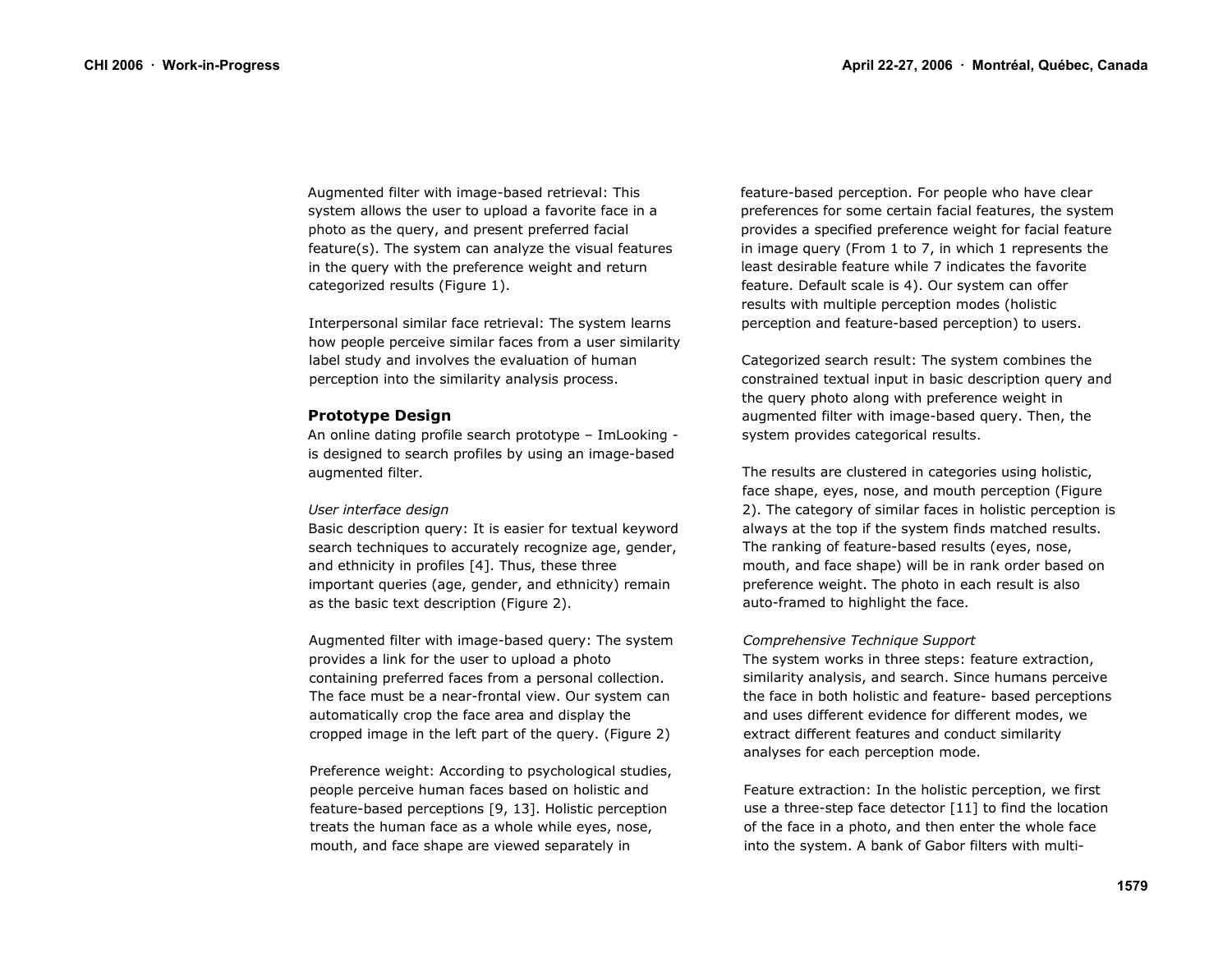

#### Figure 2 User interface of Imlooking

scales and multi-orientations is employed to extract texture features [12]. In the feature-based perception, we use a Bayesian tangent shape model [14] after face detection to locate feature points, such as the control points of the eyes, mouth, nose, and face shape.

Then we decompose them into four parts, i.e. eye, nose, mouth and shape [Figure1], and we extract texture, size, and shape for each part.

Similarity analysis: To imitate a human's evaluation of interpersonal similarity, we asked five assessors to label similarity scores between images in 2,360 pairs from five perception modes: holistic, eyes, nose, mouth, and face shape. The score ranges from  $0 \sim 3$ . The photos are from part of the ImLooking database. In the database, there are 615 photos collected from three datasets: photos of our lab staff, XM2VTS [6], and ARData [5]. Among them, 220 are female and 395 are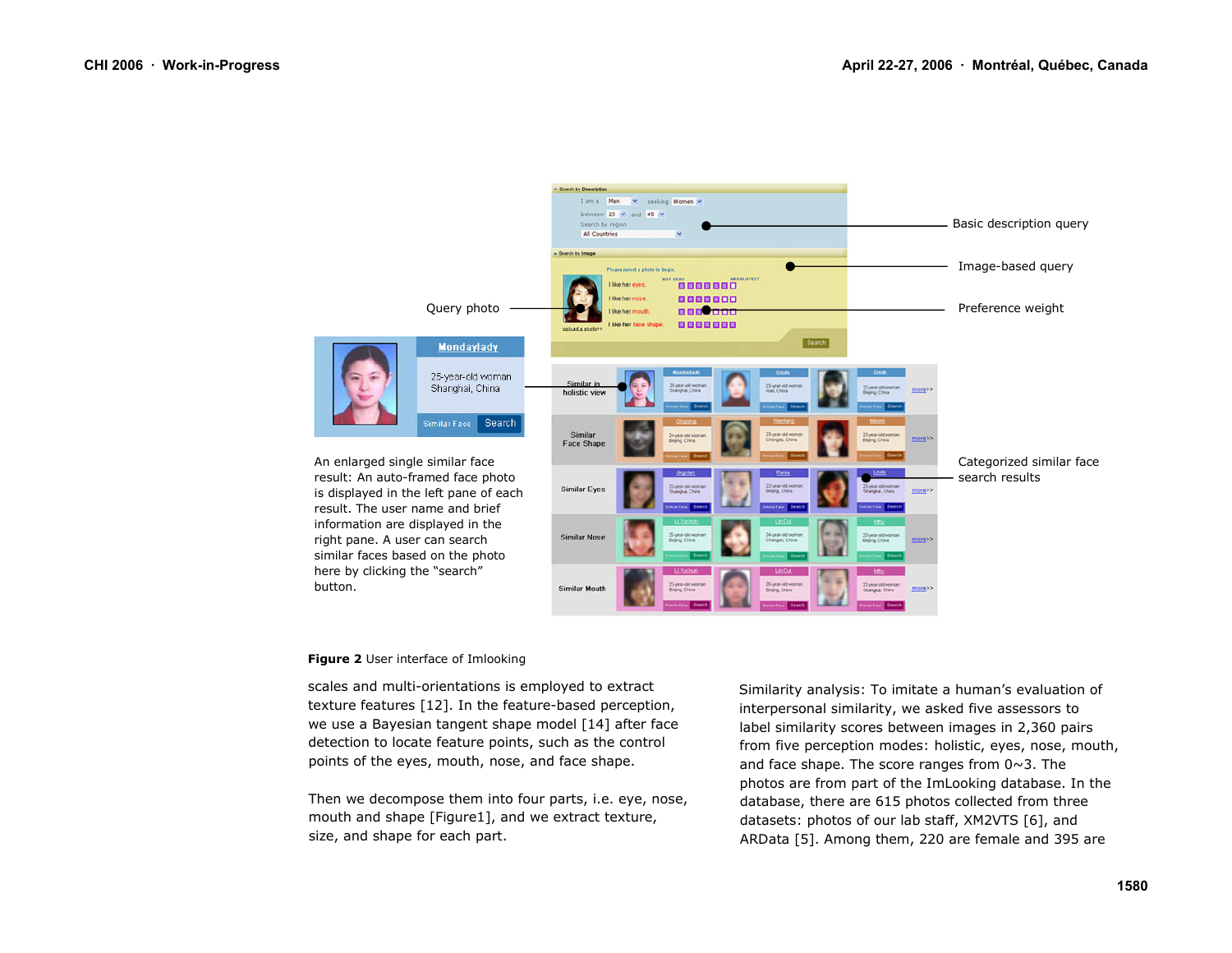male. The races ranged from Caucasian, Asian to African. All photos are near-frontal. The labeling was independently completed by the assessors.

For each perception mode, we computed the pair-wise vector differences in the feature space of 2360 pairs of photos, and used the Support Vector Machine (SVM) with Radial Basis Function (RBF) kernel [10] to learn the mapping function. It mapped the difference vector to the average score of the five assessors.

Search: For the query face uploaded by the user, we use the above mapping function to calculate its matching score with each photo in the database from five perceptions: holistic, eyes, nose, mouth, and face shape. The results in each perception are ranked based on the matching score from high similarity to low.

#### **Initial User Feedback**

A user study was carried out to evaluate the prototype. Eight people (5 males and 3 females, 2 designers, 3 engineers, 2 interns, and a researcher) from our lab were randomly selected to participate, all of whom had no prior knowledge of our system. Each had experienced online dating sites before.

#### User task

Each participant was asked to bring a favorite person's photo in a near-frontal view in digital format. The face of their favorite was used as the query. Furthermore, the participants were given basic instructions on how to use our system and were allowed time to try out the system before the tasks were completed.

In the tasks, they were first asked to search similar faces based on their favorite faces, and to evaluate the top 3 results of each category provided by the system. In the holistic perception results, the participants evaluated both similarity (Do you think the face looks similar to your query face?) and preference (Do you want to date with this person?) using the Likert scale. In feature-based results, the participants were only required to evaluate the preference rate, as we would provide these results as potentially valuable references.

#### **Results and Discussion**

On the Likert scale (1 to 7, 1 for dissimilar and 7 for very similar) based on similarity, 56.25% of the top 3 results in holistic perception were marked with scores higher than 4 (5-7). Moreover, these faces with similarity score higher than 4 were marked with preference scores higher than 4 (5-7). For the preference rate in other categories, 50% of the top 3 results in face shape and 52% in eyes categories were marked with scores higher than 4 (5-7). We believe the user evaluation scores in similarity and preference for the top 3 results in each category our system provided indicate that the participants were likely to accept these results as potential dating partners.

We also observed that most participants reacted quickly to their tasks without much instruction. In addition, most participants found that auto-framed faces and categorized results help them to quickly browse the photos. Most of them expressed their positive feelings about user interaction.

# **Conclusion and Future Work**

In this paper, we have presented an online dating profile search system using an image-based face retrieval augmented filter. It would seem that most users enjoyed this approach and accepted similar faces